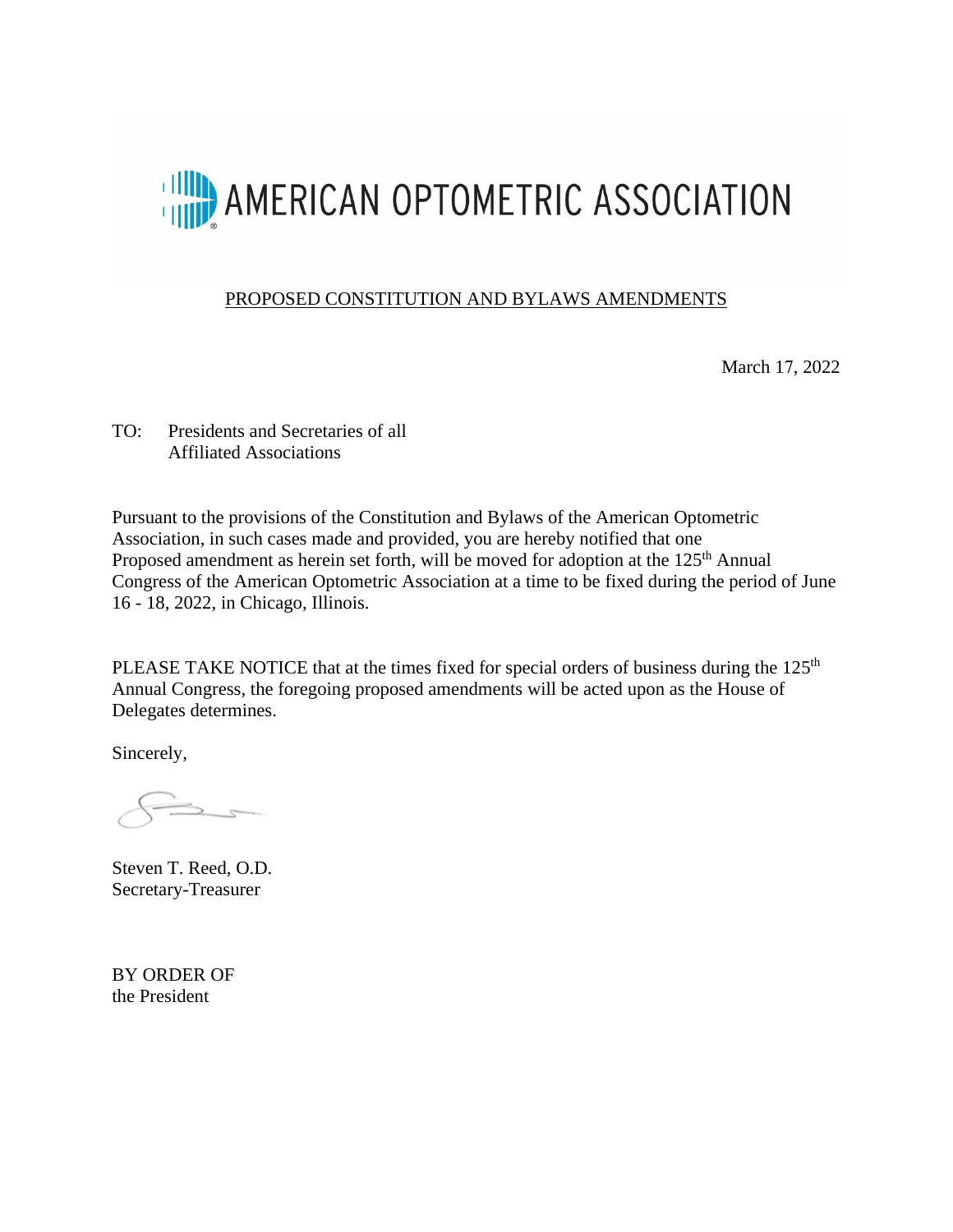## **PROPOSED BYLAWS AMENDMENT ARTICLE V, COUNCILS**

## **Article V, Section 1 shall be revised to read as follows:**

 A. The Accreditation Council on Optometric Education shall be composed of eleven thirteen 2 ( $\frac{(1113)}{2}$  members, nine eleven ( $\frac{911}{2}$ ) of whom shall be members of this Association. With respect 3 to the members of the Council who are members of this Association: Three Four (34) members shall be optometrists of outstanding professional experience who are not compensated administrators, faculty or consultants of, or affiliated with the governance of any school or college of optometry and who are not members of a state board of optometric examiners; two (2) shall be members of the Association of Regulatory Boards of Optometry ("ARBO") at the time of their initial appointment; two (2) shall be optometrists associated with optometric educational institutions programs accredited by the Accreditation Council on Optometric Education; one two (12) shall be an optometrists with expertise in optometric residency education, each of whom is either a graduate of an accredited residency program, director of an accredited residency program or a faculty member who is teaching in an accredited residency program; and one (1) shall be associated with an optometric technician program accredited by the Accreditation Council on Optometric Education or a graduate of such a program. With respect to the members of the Council who are optometrists, all must be consultants of the Accreditation Council on Optometric Education in good standing at the time of their initial appointment. The members of the Council who are not members of this Association shall be public members who meet the requirements specified by the agencies that formally recognize the Council as an accrediting body. B. All members of the Accreditation Council on Optometric Education shall be appointed by the president with the consent of the Board of Trustees. The two (2) ARBO members shall be

appointed from a list of four (4) nominees for each appointment submitted to the president by

24 ARBO, and the two (2) educator-members and the one two (42) residency program-related

members shall be appointed from a list of four (4) nominees for each appointment submitted to

26 the president by the optometric educational institutions programs accredited by the Accreditation

Council on Optometric Education.

 C. The members of the Council shall be appointed for a term of three (3) years. No person shall serve more than three (3) consecutive three (3) year terms.

D. In the event of a vacancy on the Accreditation Council on Optometric Education, the

president, with the consent of the Board of Trustees, shall appoint in accordance with the

provisions of subparagraphs A and B of this section, a successor to complete the unexpired

portion of the term of office. If an educator-member ceases to be associated with an accredited

optometric educational institution program, that position on the Accreditation Council on

Optometric Education shall automatically be deemed vacant.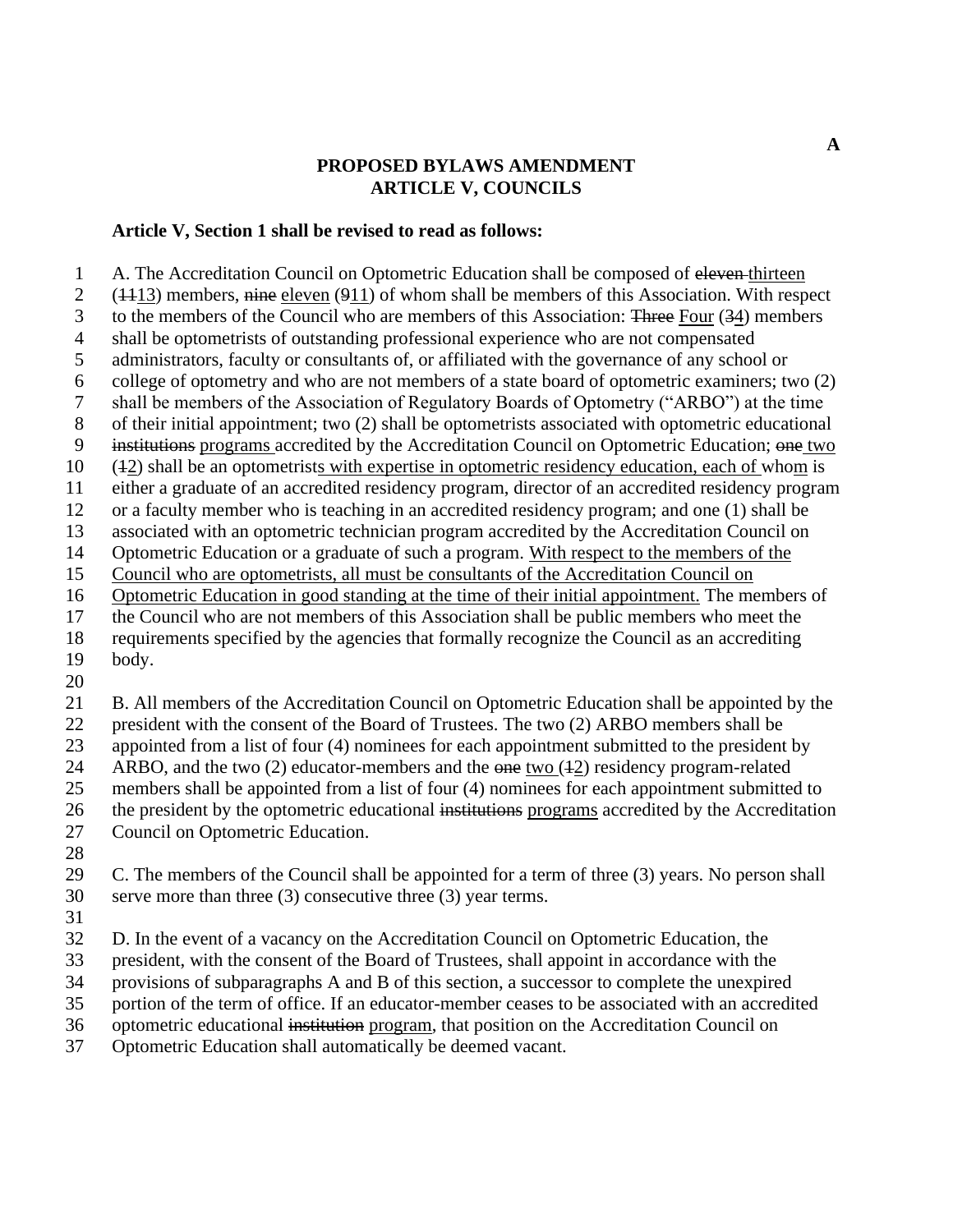- 38 E. The Accreditation Council on Optometric Education shall concern itself with the quality of
- 39 optometric and paraoptometric education including, but not limited to, counseling, advising, and
- 40 acting in matters relating to residency programs, the type and amount of educational training,

41 admission requirements, curricula, faculty, equipment, and matters of similar nature. It shall have

- 42 the authority to inspect and accredit schools and colleges of optometry, programs of residency
- 43 optometric education, and programs of paraoptometric education.
	- The remainder of the Section shall remain as currently written.
	- This amendment will take effect immediately upon approval by the House of Delegates
	- NOTE: Wording to be deleted lined out. Wording to be added underscored.

## **EXPLANATION:**

(1) Increase Number of Council Members

The work of the ACOE is critical – the public and the profession rely on the ACOE to assure the quality of optometric education, State Boards rely on ACOE accreditation as precondition of granting licensure, and professional optometric degree programs and residency programs rely on ACOE accreditation in order to be eligible for federal funding.

The ACOE is reliant on a dedicated group of volunteers willing to commit their time, energy, and expertise to keep the ACOE functioning. The required commitment of ACOE members is significant and continues to increase. Meaningful drivers of the increase include growth in optometric residency programs and significant time commitment associated with reviewing applications from developing programs.

The ACOE currently accredits 256 residency programs; this compares with 141 in the 2008-2009 residency year, a 182% increase over that period. Every visit to a residency program involves assignment of an OD Council member as a liaison; the liaison must prepare as if he/she were a site visit team member and present the report to Council.

Within the past year (October 2020-October 2021), the Council has dedicated 10 agenda times to address developing OD programs; some submissions were in excess of 2,200 pages in length, consuming countless hours of preparation and Council deliberation time.

The ACOE staff developed a conservative model representing the average time commitment per member associated with Council membership. With two additional members, the per member annual 'savings' in workload is estimated at approximately 25 hours. Additional members above two provide diminishing returns.

From a financial perspective, the ACOE Fee increases previously approved, and which are anticipated to enable the ACOE to be self-funding within three years, incorporated the costs associated with the addition of two Council members.